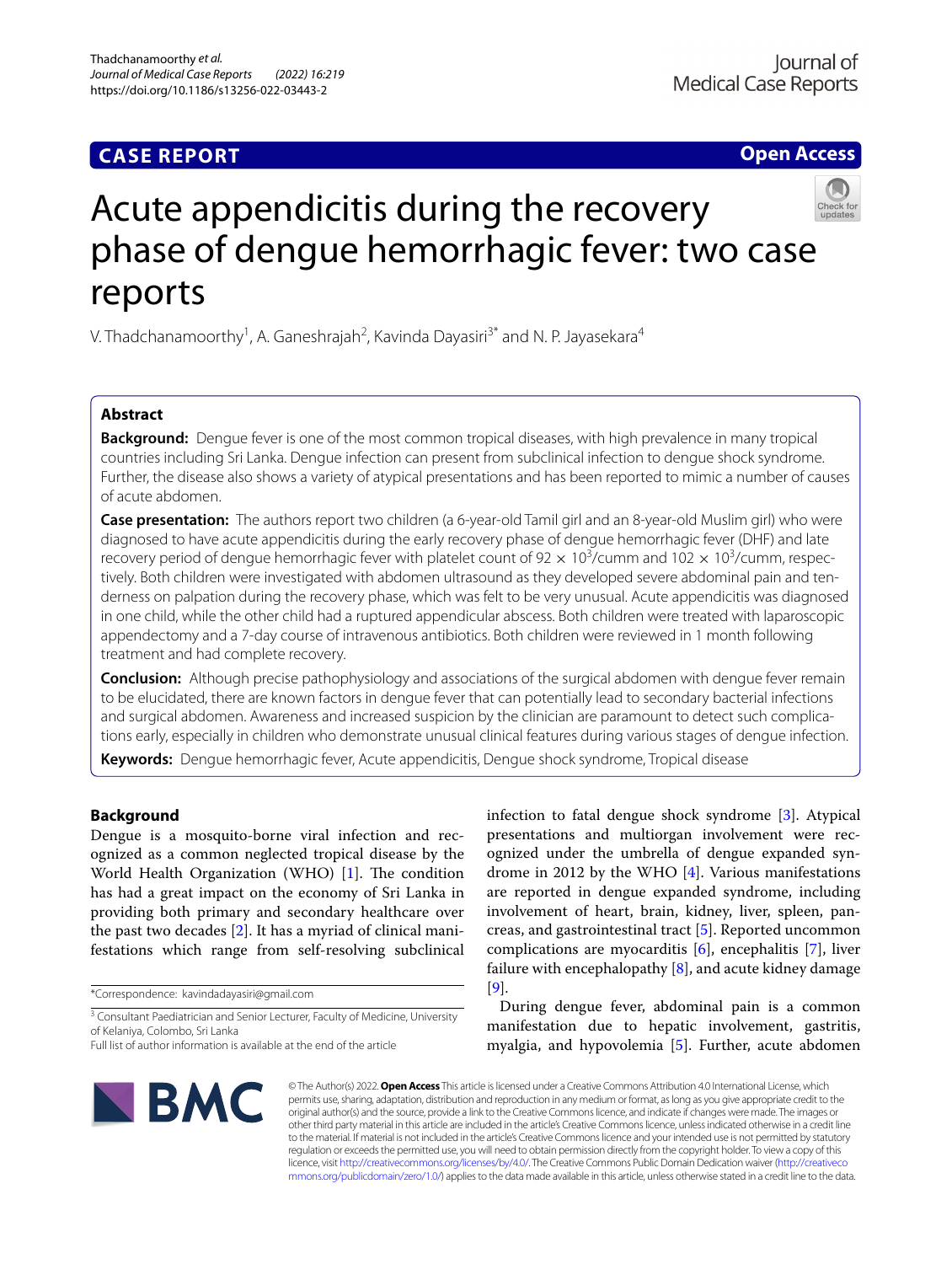in the form of either medical or surgical complications is also a known presentation of dengue infection mimicking peritonitis, acute acalculous cholecystitis, acute pancreatitis, intussusception, and acute appendicitis [[10](#page-3-9)[–13](#page-3-10)]. The coexistence of dengue fever with the acute abdomen is undoubtedly a challenge to clinicians for timely diagnosis and treatment. Recognition of acute surgical conditions is mandatory to optimize appropriate treatment and reduce morbidity and mortality. The authors report two pediatric patients who manifested acute appendicitis during the recovery phase of dengue fever within a tertiary care setting during the heavy rainy season with an outbreak of dengue in eastern Sri Lanka.

## **Presentation of case 1**

A 6-year-old Tamil girl who had dengue aemorrhagic fever during the previous year was readmitted with fever, headache, vomiting, and abdominal pain for 5 days' duration. This was the heavy rainy season with widespread dengue outbreaks in this region. She tested positive for dengue antigen (NS1) and had a low white blood cell count (2.8  $\times$  10<sup>3</sup>/cumm), low platelet (70  $\times$  10<sup>3</sup>/cumm), and hematocrit of 38, serum glutamic-oxaloacetic transaminase (SGOT) of 145 IU/dl, serum glutamic pyruvic transaminase (SGPT) of 98 IU/dl, and normal C-reactive protein. Her sister also had DHF and had been discharged recently.

Physical examination revealed that she was febrile (39 °C), appeared ill and irritable, and weighed 22 kg. All peripheral pulses were felt with low volume. Blood pressure was 90/70 mmHg with pulse pressure of 20 mmHg. Capillary reflling time was around 2 s with cold clammy extremities. Inward ultrasound revealed fuids in the Morrison pouch and right pleural space compatible with 8 h leakage time. The respiratory system had been unremarkable except for reduced air entry in the right lung base. There was generalized abdominal tenderness with 3-cm hepatomegaly. The rest of the system examination was normal.

She was resuscitated with intravenous normal saline two boluses followed by 5 ml/kg/hour infusion. She improved with meticulous monitoring and fuid management. Her platelet count had dropped to  $30 \times 10^3$ /cumm and gradually picked up on the seventh day of illness to  $90 \times 10^3$ /cumm, with a WBC count of  $4.5 \times 10^3$ /cumm, indicating recovery phase. The diagnosis of dengue fever was confrmed by the presence of dengue IgM and IgG antibodies, and her urine and blood cultures grew no organisms. On the night of the same day, she developed loose stools which were profuse, watery, and contained mucus. She also had vomiting and generalized abdominal pain. She was initially treated as having infective diarrhea pending stool cultures. However, stool culture was sterile

after 48 hours of incubation. Repeated WBC count was  $11 \times 10^3$ /cumm, and C-reactive protein was elevated to 12 mg/dL. The platelet count was  $92 \times 10^3$ /cumm. She continued to have severe acute abdominal pain with demonstrable guarding and rigidity, and subsequently, repeated ultrasound in the late night was compatible with acute appendicitis. She underwent laparoscopic appendectomy and was given intravenous ampicillin 50 mg/kg/ dose 6 hourly and metronidazole 7.5 mg/kg/dose three times a day for 7 days. Fig. [1](#page-1-0) shows the appearance of the grossly infamed appendix during laparoscopy. Several clinical follow-ups were performed at 1, 2, and 4 weeks after discharge, and the patient was noted to have made a complete recovery. The histopathological report confrmed the diagnosis of acute appendicitis.

## **Presentation of case 2**

An 8-year-old previously healthy Muslim girl, who had been treated for DHF in a local hospital, was transferred to the tertiary care unit for further management of abdominal pain of 2 days' duration during a widespread outbreak of dengue infection while she had been in the late recovery period of DHF. She was admitted to the local hospital with fever which had been more than 38 °C, mild cough, and loose stools for 2 days. She was investigated with full blood count (lowest WBC count  $3.2 \times 10^3$ /cumm, platelets  $74 \times 10^3$ /cumm) and NS1 antigen (positive). Abdomen ultrasound initially showed pericolic collection of fuids, and she was managed as DHF with intravenous fuids and other supportive treatment. Urine, blood, and stool cultures grew no organisms. The diagnosis of dengue fever was confirmed by presence of dengue IgM and IgG antibodies. When she was planned for discharge with platelet count of  $102 \times 10^3/$ cumm and WBC count of  $8 \times 10^3$ /cumm on day 7 of illness, she developed vague generalized abdominal pain

<span id="page-1-0"></span>

**Fig. 1** Laparoscopic view of acute appendicitis. Arrow indicates infamed appendix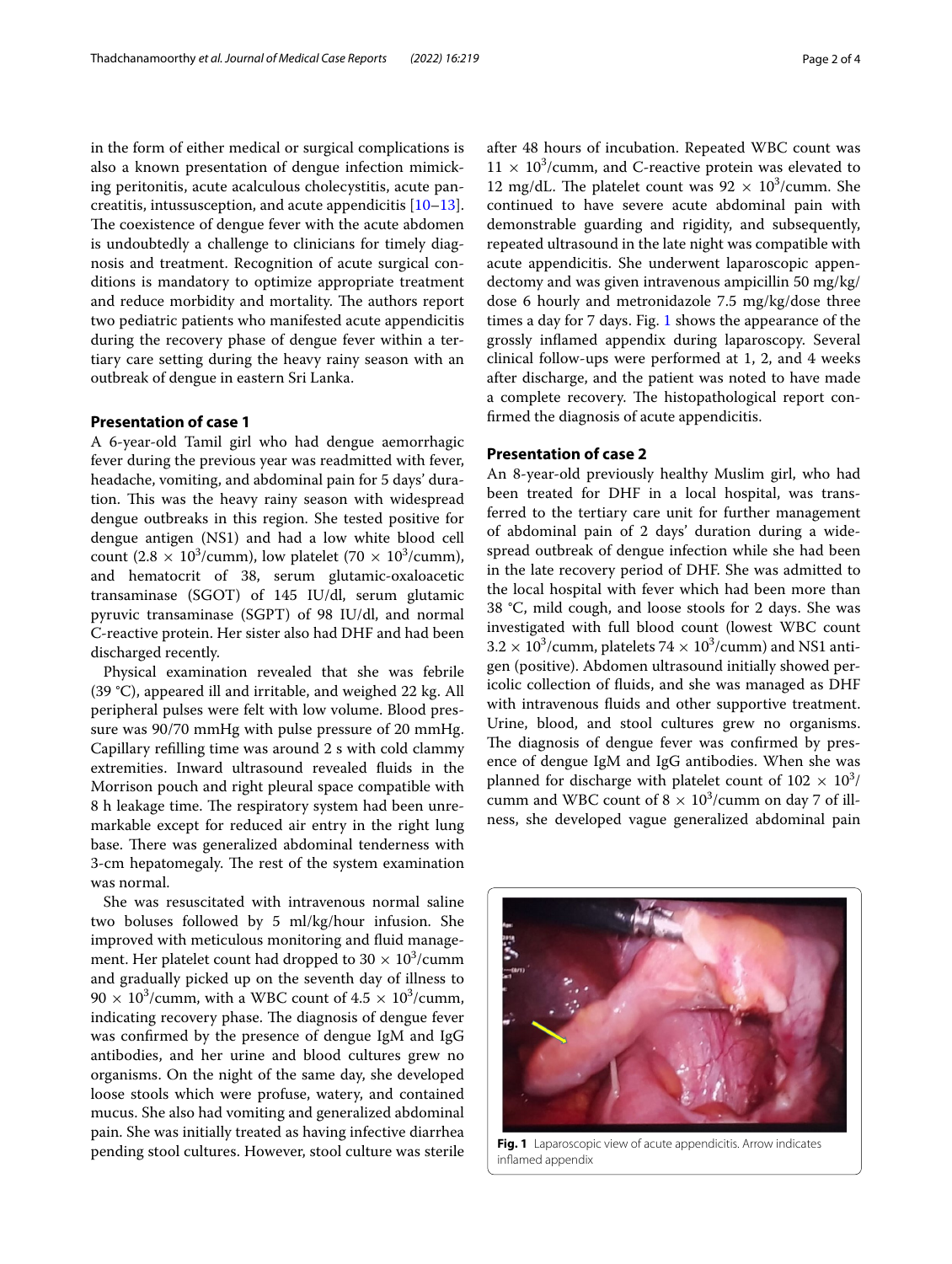without tenderness. Ultrasound abdomen revealed that appendix was not visualized, but there were enlarged mesenteric multiple lymph nodes. She was managed symptomatically as mesenteric adenitis. She developed severe tenderness and abdominal pain in addition to severe vomiting and was transferred to the tertiary hospital for further management. Ruptured acute appendicitis was detected in a repeat ultrasound abdomen by the consultant radiologist. She was operated by laparoscopy; the image is shown in Fig. [2](#page-2-0). Further treatment was intravenous cefotaxime at 50 mg/kg/dose, 6 hourly and metronidazole at 7.5 mg/dose, three times per day. Antibiotics were continued for 14 days as she had continued fever above 38.5 °C throughout the hospital stay. White blood cells (highest  $24 \times 10^3$ /cumm) and C-reactive protein (highest 96 mg/dL) remained persistently elevated during the frst week of intravenous antibiotics. Multiple clinical follow-up reviews were performed at 1, 2, and 4 weeks after discharge, and the patient was noted to have made a complete recovery with normal hematological and biochemical parameters. The histopathological report confrmed the diagnosis of acute appendicitis.

## **Discussion**

Dengue is one of the most common tropical diseases in Sri Lanka, presenting with abdominal pain and fever. Further, during dengue shock, hypovolemia also presents as severe abdominal pain  $[14]$ . Therefore, accurate and welltimed diagnosis of coexisting medical and surgical conditions such as acute appendicitis, acute pancreatitis, and cholecystitis is often difficult in dengue infection  $[11-$ [13\]](#page-3-10). Children with predominant abdominal pain may be referred to surgeons initially, and dengue fever might be the underlying diagnosis subsequently, although it could potentially be detected with delay due to initial focus on the surgical abdomen [[15\]](#page-3-13). Sometimes, an initial referral



<span id="page-2-0"></span>fecolith. Arrow indicates ruptured necrotic appendix with faecolith

to the surgeon can lead to an unnecessary appendectomy [[10\]](#page-3-9). Some authors suggest that acute abdomen may be a co-occurrence with dengue infection rather than a direct efect, although pathophysiological changes occurring in dengue may predispose to acute abdomen [\[15](#page-3-13)].

Lymphoid hyperplasia and mesenteric adenitis may also mimic acute appendicitis in dengue [\[16\]](#page-3-14). One of these reported children had enlarged multiple mesenteric lymph nodes in the frst abdomen ultrasound, and subsequent ultrasound only showed ruptured acute appendicitis with abscess formation. The initial ultrasound findings misguided the clinical presentation as mesenteric adenitis and poorly visualized appendix instead of ruptured appendix. The pathophysiology of appendicitis in the context of dengue fever and its recovery is not clearly understood [\[17\]](#page-3-15). One potential etiology is lymphoid hyperplasia and mesenteric adenitis present in the febrile phase of dengue fever. The pathophysiological changes that occur during the onset of dengue hemorrhagic fever including systemic infammatory response syndrome and plasma leakage are also likely to contribute to the development of acute abdomen including appendicitis [\[16](#page-3-14)]. Plasma leakage can result in an edematous appendix with luminal obstruction, promoting secondary bacterial infection and appendicitis [[18](#page-3-16)]. Direct viral invasion can also lead to acute appendicitis. Other proposed mechanisms include endotoxemia and ischemic reperfusion injury [[19](#page-3-17)].

A study in Pakistan showed that the incidence of acute abdomen in dengue fever had been 12% during the period of the dengue epidemic. Moreover, fve of seven patients diagnosed with acute appendicitis underwent appendectomies, although histology did not favor their diagnosis. Therefore, accurate diagnosis is important to avoid unnecessary surgical procedures to reduce mortality [\[18](#page-3-16)]. A previously reported child in Sri Lanka revealed an appendicular mass occurring simultaneously with dengue infection [\[16\]](#page-3-14). Both of these children were diagnosed to have acute appendicitis during the recovery phase of DHF. The clinical presentation of case 1 was initially misinterpreted as acute bacillary dysentery due to high white blood cell count, high C-reactive protein, and normal abdomen ultrasound. However, careful consideration of alternative diagnoses and intense abdominal pain directed authors to repeat the ultrasound, which detected acute appendicitis. In the second case, although the frst ultrasound was commented as acute mesenteric adenitis, increased abdominal pain and increased septic markers made the authors repeat the ultrasound by consultant radiologist.

Analyzing the clinical presentations of the two reported children in retrospect, it could be argued that the abdominal pain beyond the critical or viremia phase in dengue